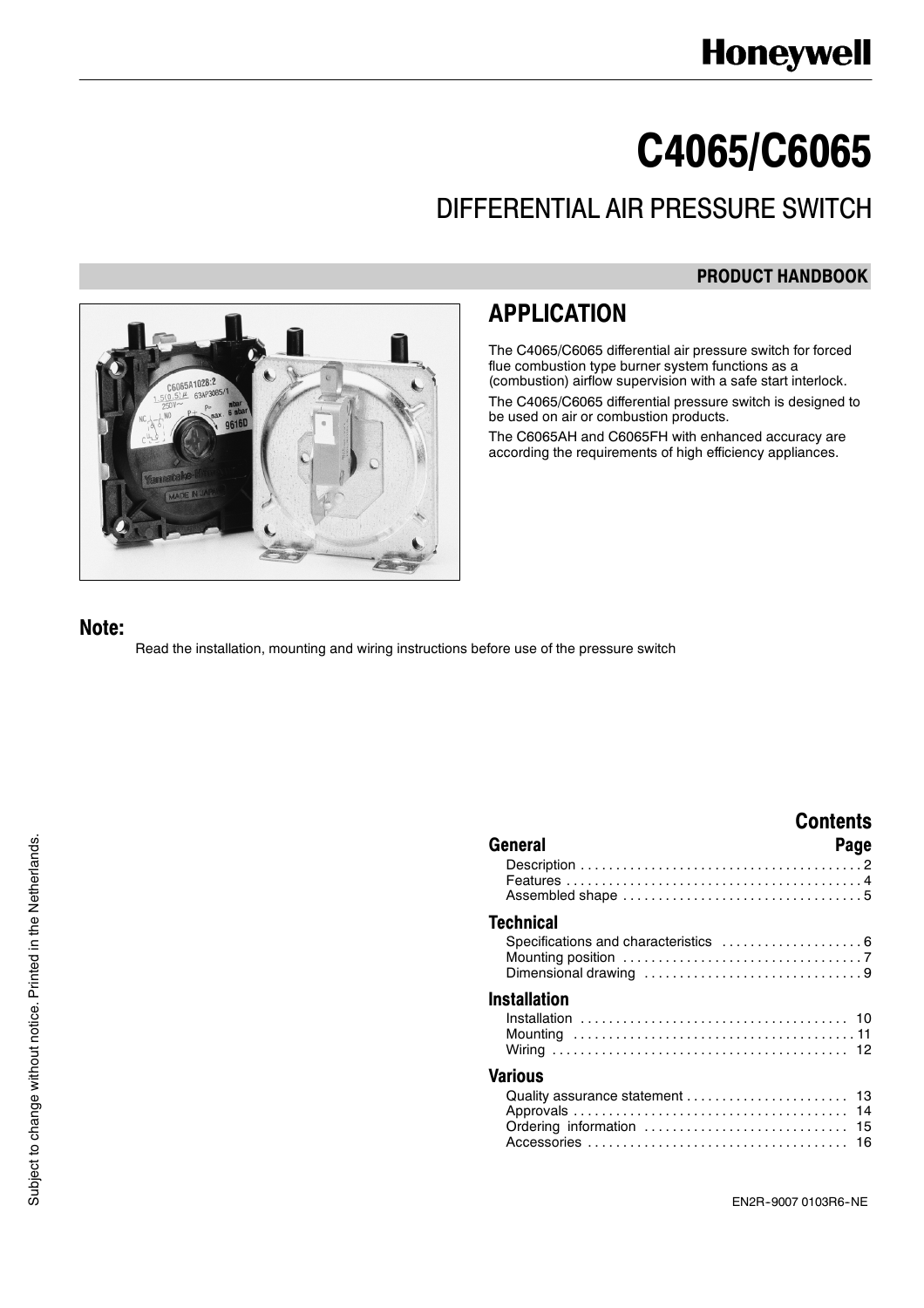### **DESCRIPTION**

Usually the C4065/6065A functions as a (combustion) airflow supervisor with a safe start interlock.

The standard Air Pressure Switch orientation is with the diaphragm in vertical position ( $\pm$  10 $^{\circ}$ ).

For the above reason it is important to determine the ON/OFF point of the burner.

#### **How to determine ON/OFF point**

The ON/OFF point value should be determined by measuring the pressure differential where the air pressure switch will be connected.

The setting of the ON/OFF point must be determined by measuring the pressure differential on the position where the pressure switch is to be installed.

NOTE: It is important to start the test with a cold appliance and under worst condition (exhaust must have minimal 3 meter length)

#### **How to choose the set point**

Measuring pressure differential versus time, following characteristics will appear:



- Meaning of point P<sub>a</sub>, P<sub>b</sub>, P<sub>co</sub> is the following:
	- **Pa**: Maximum pressure differential with a cold appliance.
	- P<sub>b</sub>: Maximum pressure differential in a normal working appliance.
	- **Pco**: CO point, this means that the appliance starts to produce more CO than allowed.
		- NOTE: Make sure that the burner is switched off before the CO-point is reached, using the methods prescribed in the applicable standards.



**Fig. 1. Air path circuit**

#### **Specification set point of C6065A, C6065F, C6065AH and C6065FH (when setting on OFF- point, see also fig. 3. page 3 )**

- Determine **P<sub>co</sub>** (CO point) as described: Min. **P(OFF)** = **Pco**
- Calculate nominal OFF-point: **P(OFF)** = **Pco** + tolerances on setting point

Example: 9 Pa for C6065A, F 6 Pa for C6065AH, FH

- Nominal ON-point is: **P(ON)** = **POFF** + differential Differential depends on product and micro switch (see page 6 and 8)
- Calculate max. **P<sub>(ON)</sub>**:

$$
\text{Max. } \mathbf{P_{(ON)}} = \mathbf{P_{(ON)}} + \sqrt{(Tol.dim)^2 + (Tol.\text{ setting})^2}
$$

(see table 2. page 6)

- Check that the fan can reach this pressure differential under **all** circumstances specified in the Standards
- NOTE: When setting on ON-point, the min (OFF-point) is calculated in the same way and it must be higher than **Pco**.

#### **Application notes**

Considerations should be given to the following guidelines in applying the C6065 air pressure switch:

- Sensing pressure must always be above the operating set point, even if the pressure drops after burner ignition.
- When abnormal combustion would result from a reduced air flow rate (pressure drop), the appliance must either not start up, or shut down if already in operation.
- Appliance must stop if the air inlet or flue outlet becomes restricted, resulting in a hazardous combustion situation. The air path circuit shown in figures 1., and 2. is suitable.



**Fig. 2. Air path circuit**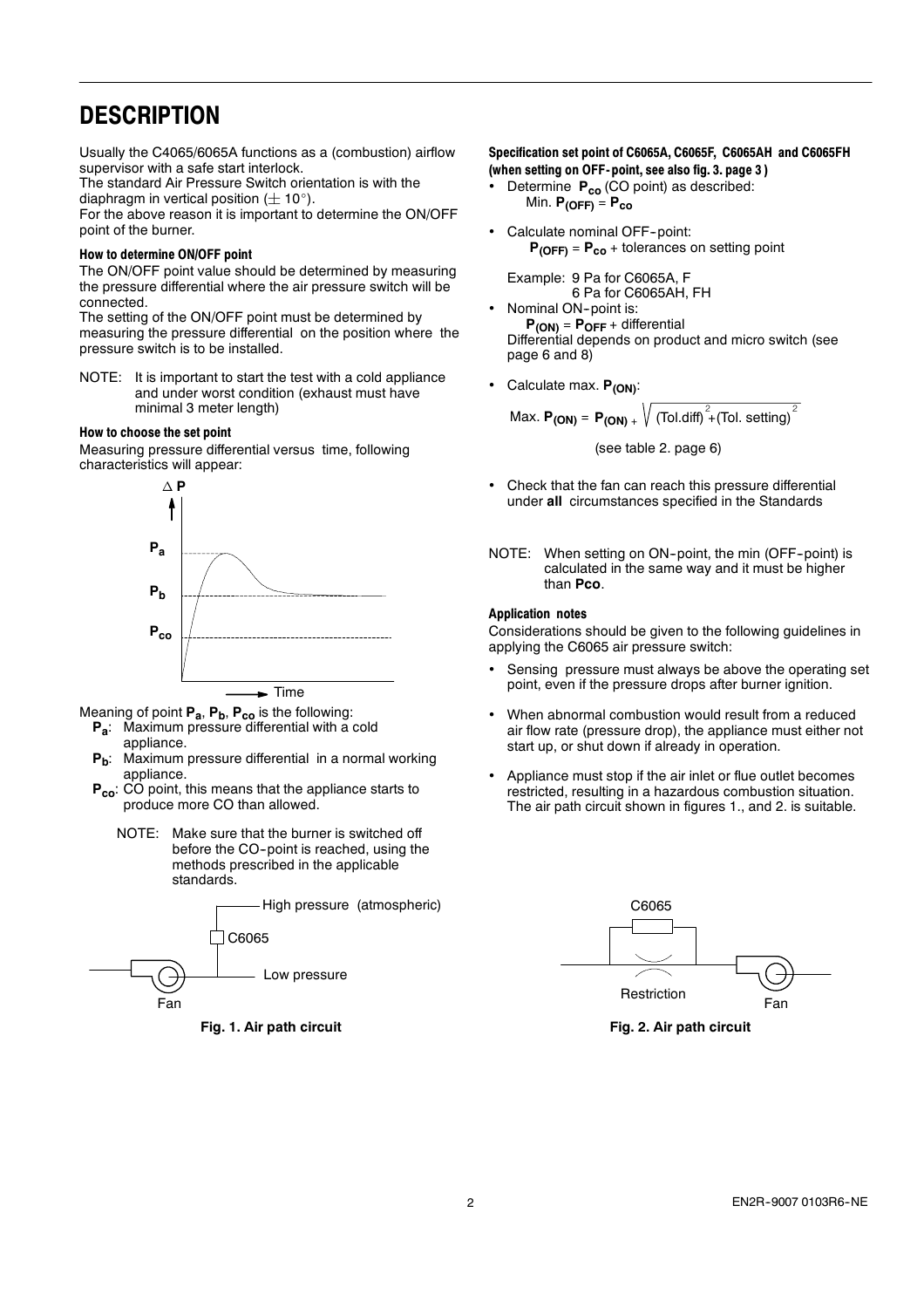

**Fig. 3. How to choose the set point**

|              | 1 Pa =         | mbar $=$       | 1 mm H <sub>2</sub> O = | 1 mm Hg $=$    | 1 psi $=$ |
|--------------|----------------|----------------|-------------------------|----------------|-----------|
| in Pa        |                | 100            | 9.8                     | 133.3          | 6895      |
| in mbar      | 0.01           |                | $9.8x10^{-2}$           | 1.333          | 68.95     |
| in mm $H_2O$ | 0.102          | 10.2           |                         | 13.6           | 704       |
| in mm Hg     | $7.5x10^{-3}$  | 0.75           | 7.35x10 <sup>-2</sup>   |                | 51.72     |
| in psi       | $1.45x10^{-4}$ | $1.45x10^{-2}$ | $1.42x10^{-3}$          | $1.93x10^{-2}$ |           |

**Table 1. Pressure table conversion**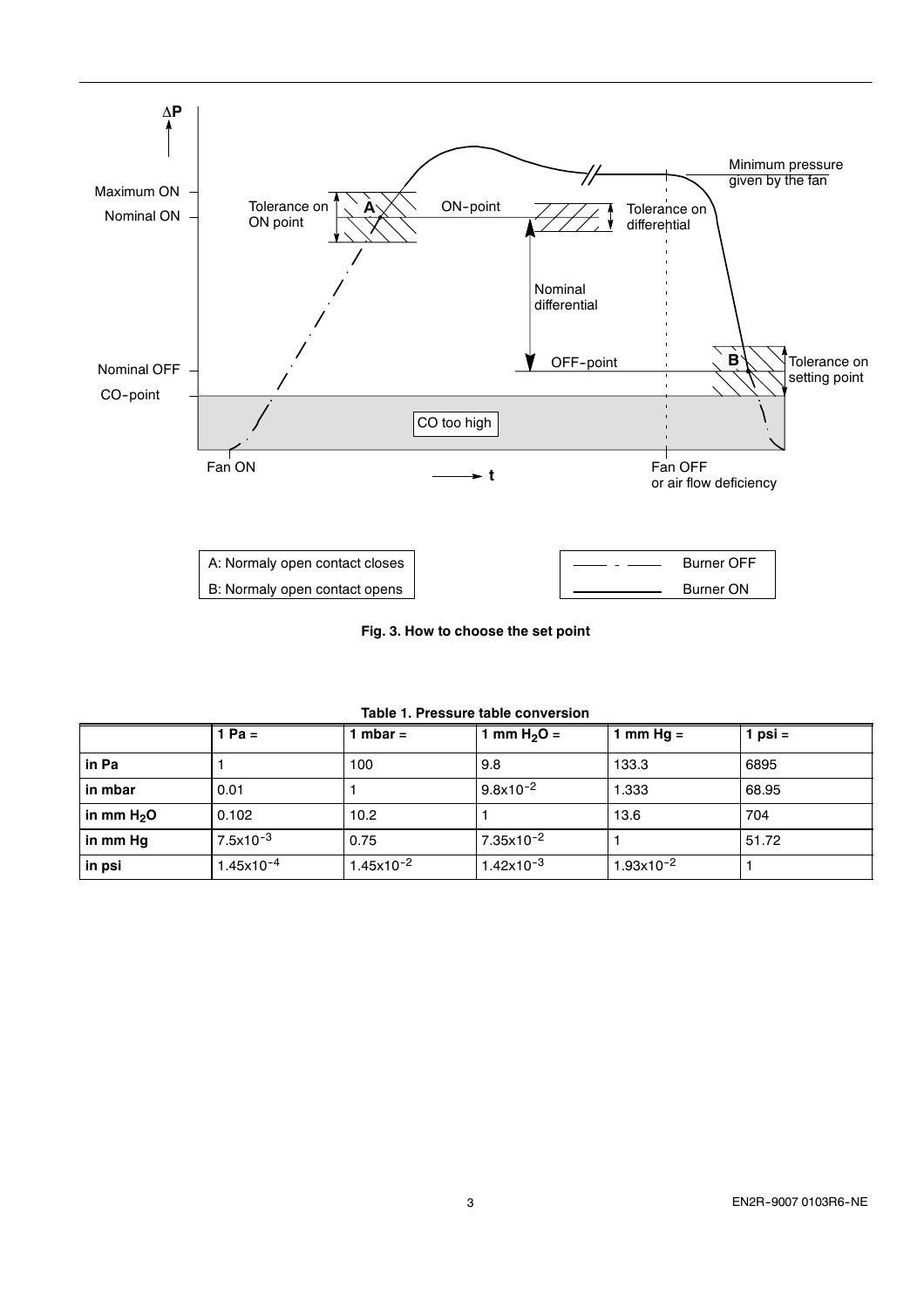# **FEATURES**

- Suitable for positive or negative pressure applications.
- Senses positive or negative differences from atmospheric pressure or in differential pressure up to 400 Pa. Optional 900 Pa.
- C6065 series can be used up to 90  $^{\circ}$ C
- Can be used with air or combustion products.
- Pressure set-point is factory set. Optional: free adjustable.
- Enhanced accuracy version to meet the tight tolerances of high efficiency applications
- Diaphragm responds to pressure changes as low as 25 Pa.
- Equipped with 6.35 (optional 4.8 mm) male quick connect terminals.
- Connection parts accept standard 5 mm rubber or plastic tubing.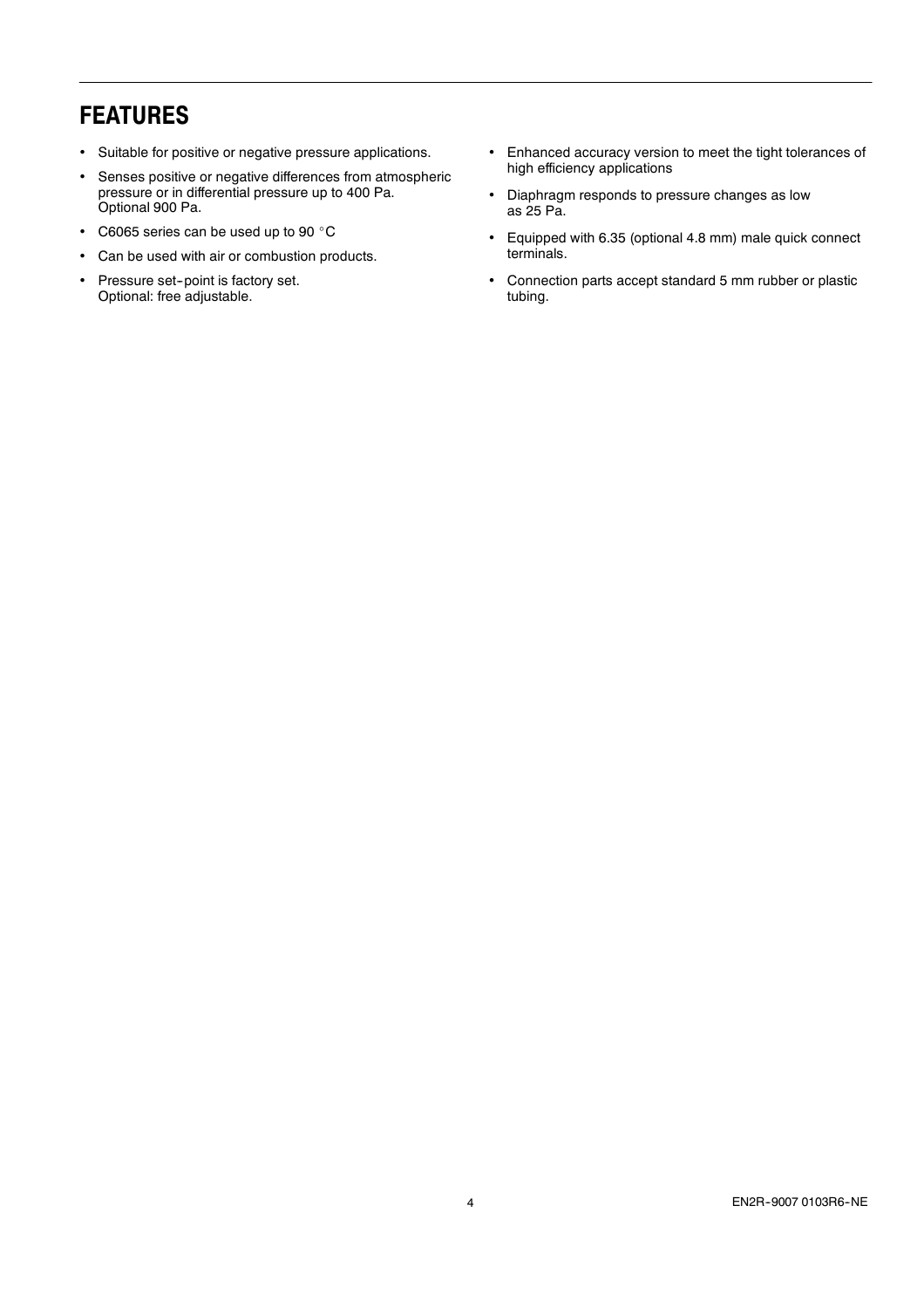# **ASSEMBLED SHAPE**











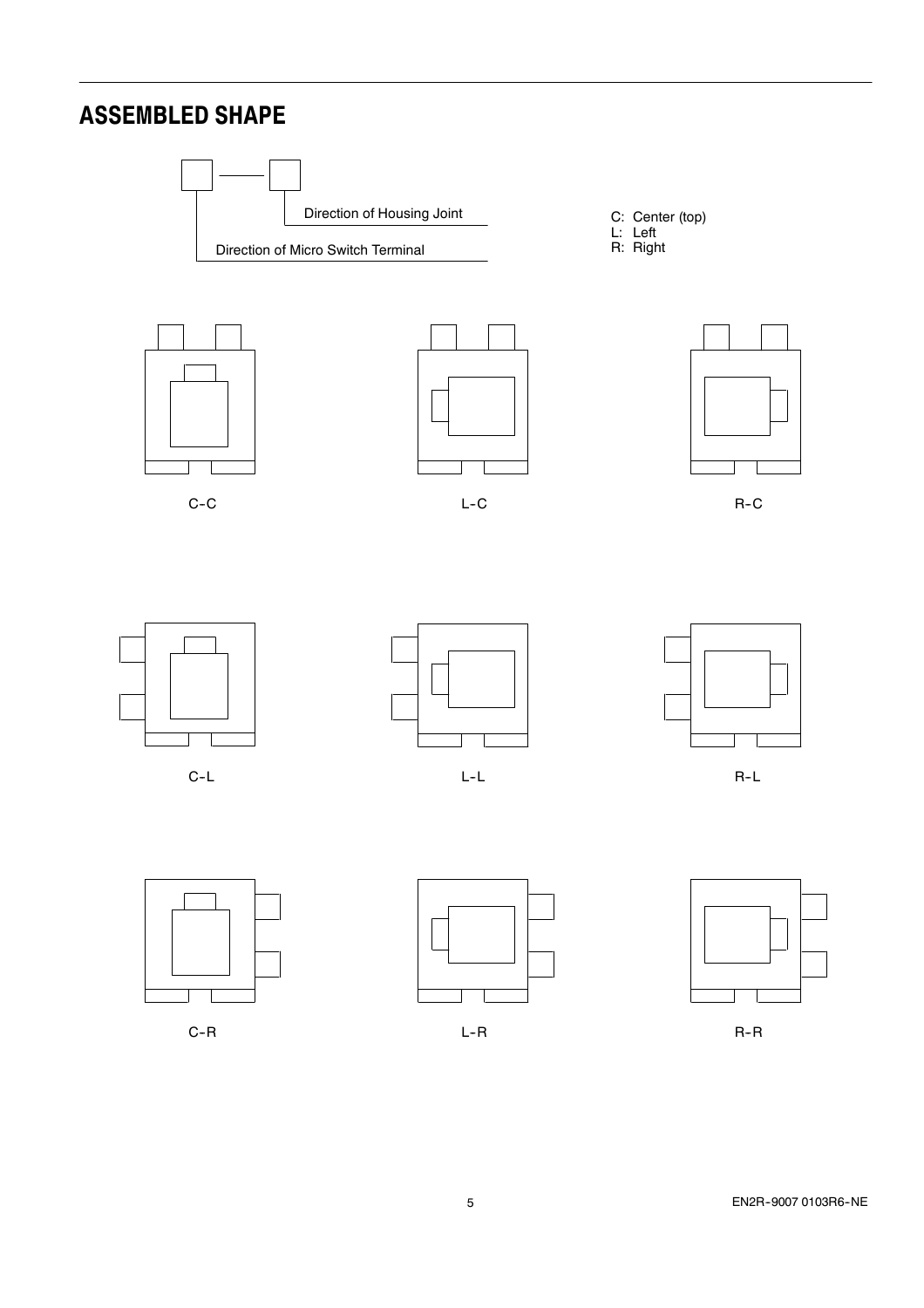## **SPECIFICATIONS AND CHARACTERISTICS**

**All specifications and characteristics in the product handbook refer to vertical installation. Sometimes horizontal installation is required. In that case, the operating set point shifts as indicated in fig. 4.**

#### **Mounting**

Within 10° of the vertical

### **Material**

Diaphragm: silicon Switch mounting plate: zinc coated steel Housing: PET

### **Terminals**

6.35 mm quick connect (AMP 250)

#### **Ambient temperature (operational temperature)**

 $-40$  ... 90 °C (BSI/CE and KEMA approved) (Products type A/AH manufactured before week 9608:  $-10$  ... 70  $^{\circ}$ C)

#### **Relative humidity**

5 ... 90% RH at 40 $\degree$ C non condensing.

| Table 2. Setting range and accuracy |  |  |
|-------------------------------------|--|--|
|-------------------------------------|--|--|

| <b>Pressure range</b><br>(Pa) | Type of model | O.S. number | <b>Setting (OFF)</b><br>accuracy (a) (b) | Differential in Pa (b)<br>(with V-5610R-041) | <b>Calculated (ON)</b><br>accuracy (a) (b) |
|-------------------------------|---------------|-------------|------------------------------------------|----------------------------------------------|--------------------------------------------|
| 40100                         | Standard      | C6065A/F    | $+9Pa$                                   | 12 $\pm$ 8 <sup>(c)</sup>                    | $+12$ Pa                                   |
| (Low range)                   | Enhanced      | C6065AH/FH  | $+6$ Pa                                  | $12 + 8$ <sup>(c)</sup>                      | $+$ 10 Pa                                  |
| 100200                        | Standard      | C6065F      | $+$ 13 Pa                                | $13 + 8$                                     | $+$ 15 Pa                                  |
| (Middle range)                | Enhanced      | C6065FH     | $+$ 10 Pa                                | $13 + 8$                                     | $+$ 13 Pa                                  |
| 100400                        | Standard      | C6065A/F    | $+$ 18 Pa                                | $23 + 12$                                    | $+22$ Pa                                   |
| (High range)                  | Enhanced      | C6065AH/FH  | $+$ 15 Pa                                | $23 + 12$                                    | $+20$ Pa                                   |

- (a) The accuracy is defined under "3<sub>0</sub>" and with the following factors:
	- A: Adjustment error
	- B: Repeatability
	- C: Package drop test
- **(b)** Differential and accuracy depend of the micro switch used. The V-5106R-041 is the standard micro switch (For more details see page 8)
- **(c)** 15 Pa differential option (also for products manufactured before week 9608)

NOTE: With the C4065/6065 in horizontal position and micro switch up, the off-point can not be set lower than 23 Pa.

When specifying the required setting also the actual mounting orientation should be stated.

NOTE: Operating point is factory set under a tight quality assurance program. To maintain specified performance, the sealed adjustment screws on the back of the device must not be turned.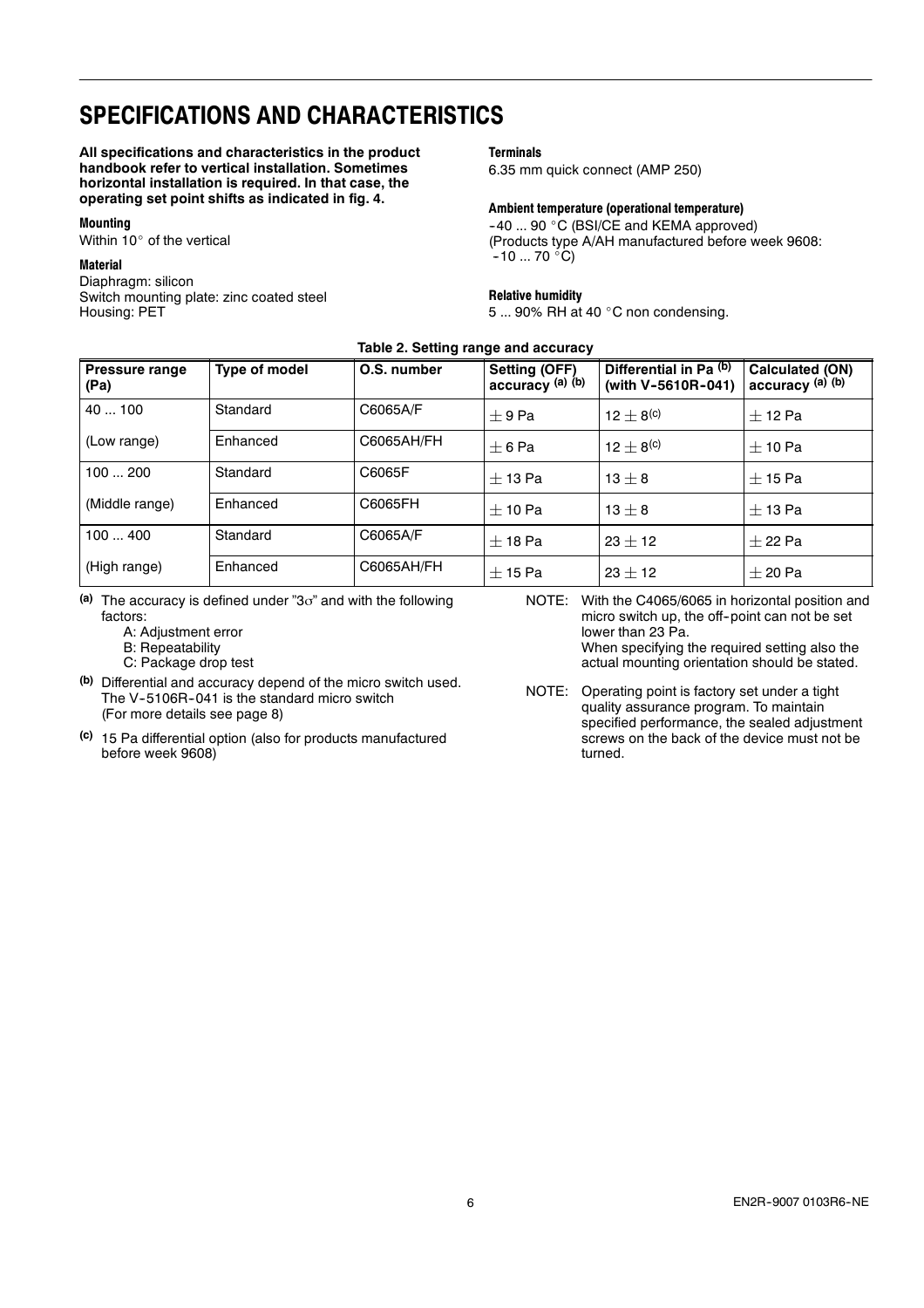### **MOUNTING POSITION**

### **Horizontal mounting**

When the air pressure switch is to be mounted with the diaphragm horizontal, it is critical to state it. The weight of the membrane will more up or down the setting point, compared with the vertical mounting. See fig. 4. for the shift.

When the product is used horizontally, in the particular case when the micro switch is in upper position, the setting tolerances are increased as described by table 3.

| <b>Position of micro</b><br>switch | "ON" point<br>Pa | "OFF" point<br>Pa |
|------------------------------------|------------------|-------------------|
| Upper<br>$\overline{\circ}$<br>6   | $-12$            | $-12$             |
| Lower<br>'%)<br>@1                 | $+11$            | $+11$             |

### **Fig. 4. Shift set point**

### **Table 3.**

| TUNIY V. |                                                      |                             |                           |  |  |
|----------|------------------------------------------------------|-----------------------------|---------------------------|--|--|
|          | Tolerances to be added to accuracy of table 2.page 6 |                             |                           |  |  |
| سسا<br>∼ | Low range<br>40  100 Pa                              | Middle range<br>100  200 Pa | High range<br>100  400 Pa |  |  |
| ⇁        | $+2$ Pa                                              | $+2$ Pa                     | $+3$ Pa                   |  |  |

### **Free adjustable models without pre- setting (see table 4.)**

No sealant on the adjustment screw.

- Standard assembled shape C C
- Standard micro switch V-5610R-041

| <b>Pressure</b><br>range type | O.S. number | Adjustable<br>"ON" point | <b>Differential</b><br>(Pa) | Achievable setting accuracy<br>(Pa) |                 | Max.<br>operating |
|-------------------------------|-------------|--------------------------|-----------------------------|-------------------------------------|-----------------|-------------------|
|                               |             | (Pa)                     |                             | <b>Standard</b>                     | <b>Enhanced</b> | pressure          |
| Low range                     | C6065F1175  | $39 - 98$                | $12 + 8$                    | $+9$                                | $+6$            | 600 Pa            |
| High range                    | C6065F 1183 | $98 \sim 390$            | $23 + 12$                   | $+18$                               | $+15$           |                   |

### **Table 4. Specifications free adjustable models\***

**\*** For the middle range model, please contact your Honeywell engineer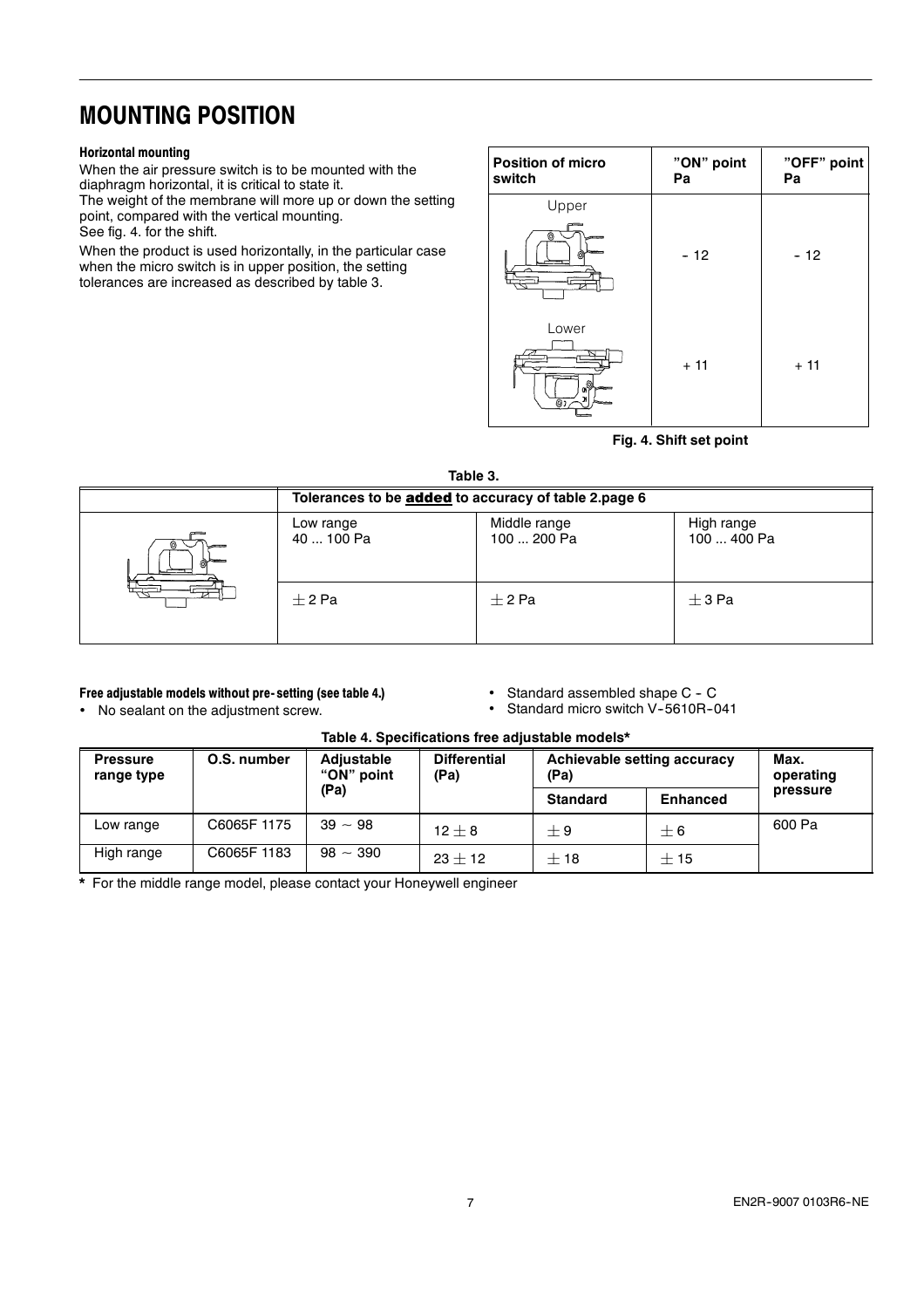|                                                 |                            |                           | Tabl                               |                            | e 5. Electrical rating, contact resistance and pressure setting                                                              |                 |                             |          |                    |                |             |          |                    |                            |           |
|-------------------------------------------------|----------------------------|---------------------------|------------------------------------|----------------------------|------------------------------------------------------------------------------------------------------------------------------|-----------------|-----------------------------|----------|--------------------|----------------|-------------|----------|--------------------|----------------------------|-----------|
| Model of used                                   | Contact                    | Contact                   | Electrical                         | Minimum                    | Maximum                                                                                                                      |                 | ON point setting range (Pa) |          |                    |                |             |          |                    |                            |           |
| micro switch                                    | terminal<br>type/          | resistance<br>(initial)   | (resistive<br>rating               | electrical<br>rating       | pressure<br>(Pa)                                                                                                             | 40  100         |                             | 100200   |                    | 100  400       |             | 100300   |                    | 300900                     |           |
|                                                 | size                       |                           |                                    |                            |                                                                                                                              | s.A*            | Diff.                       | $S.A.*$  | Ìί                 | $S.A.*$        | Diff.       | s A.*    | Diff.              | s.A.*                      | Diff.     |
| $V-5610D-011$                                   | 4.8 mm<br>SPDT/<br>Silver  | 100 mΩ<br>max             | 250 Vac<br>5 A                     | 125 Vac<br>24 Vdc<br>50 mA | 1000                                                                                                                         | ၅ $\frac{1}{2}$ | $30 + 20$                   |          | ٠                  | $\mathbf{I}$   |             | $\pm 20$ | $40 + 30$          | $\pm 70$                   | $60 + 30$ |
| $V-5610R-041$                                   | 6.35 mm<br>SPDT/<br>Silver | 300 m <sub>2</sub><br>max | 250 Vac<br>24 Vdc<br>1,5A          | 125 Vac<br>24 Vdc<br>0,2A  | 600                                                                                                                          | $\frac{9}{11}$  | $12\pm8**$                  | $\pm$ 13 | $13 + 8$           | $\frac{8}{10}$ | $23 + 12$   | ٠        | ł                  | $\stackrel{\prec}{z}$      | ≺.<br>Z   |
| V-5610R-044                                     | 6.35 mm<br>Silver<br>SPDT/ | 100 mΩ<br>max             | 250 Vac<br>5 A                     | 125 Vac<br>24 Vdc<br>50 mA | 1000                                                                                                                         | $\frac{9}{4}$   | $30 + 20$                   | ٠        | ł                  | ł              | ٠           | $\pm 20$ | $40 + 30$          | $\pm 70$                   | $60 + 30$ |
| V-5610RK                                        | 6.35 mm<br>SPDT/<br>Gold   | 50 mΩ max                 | 125 Vac<br>30 Vdc<br>$0,1 \land$   | 5 Vdc<br>$1 \text{ mA}$    | 1000                                                                                                                         | $\pm$ 12        | $45 + 15$                   | ł        | $\pmb{\mathsf{I}}$ | ł              | ٠           | $\pm 20$ | $60 \pm 15$        | $\pm 70$                   | Q.<br>Z   |
| V-5610RK-061                                    | 6.35 mm<br>SPDT/<br>Gold   | 500 m <sub>2</sub><br>max | 125 Vac<br>30 Vdc<br>$0,1 \land$   | 125 Vac<br>24 Vdc<br>10 mA | 600                                                                                                                          | $\frac{9}{4}$   | $27 + 7$                    | ٠        | ŧ                  | $\pm 20$       | $50 \pm 18$ | ŧ        | $\pmb{\cdot}$      | ≤<br>Z                     | ∠<br>Z    |
| V-5620R-047                                     | 6.35 mm<br>SPST/<br>Silver | 300 mΩ<br>max             | 250 Vac<br>24 Vdc<br>1,5 A         | 125 Vac<br>24 Vdc<br>0,2 A | 600                                                                                                                          | $\frac{9}{11}$  | $15 + 8$                    | ŧ        | ŧ                  | ±20            | $23 + 12$   | ٠        | Ł                  | $\stackrel{\prec}{\simeq}$ | ∠<br>Z    |
| $V - 5620R - 048$                               | 6.35 mm<br>SPST/<br>Silver | 100 mΩ<br>max             | 250 Vac<br>5 A                     | 125 Vac<br>24 Vdc<br>50 mA | 1000                                                                                                                         | $\frac{9}{4}$   | $25 \pm 15$                 | ł        | ł                  | ł              | ł           | $\pm 20$ | 40±20              | $\pm 70$                   | oj<br>Z   |
| V-5620RK-058                                    | 6.35 mm<br>SPST/<br>Gold   | 1000 mΩ<br>max            | 125 Vac<br>30 Vdc<br>$0,1 \land$   | 125 Vac<br>24 Vdc<br>10 mA | 600                                                                                                                          | $\frac{9}{4}$   | $17 \pm 6$                  |          | ł                  | $\pm 20$       | $27 + 14$   | ł.       | $\pmb{\mathsf{I}}$ | <<br>≥                     | ∠<br>Z    |
| S.A. = Setting Accuracy<br>Diff. = Differential |                            | ŧ                         | Standard settir<br>Optional 15 ± । |                            | ng accuracy (can be improved with enhanced type versions. See page 6)<br>8 (also for products manufactured before week 9608) |                 |                             |          |                    |                |             |          |                    |                            |           |

Because of the growing use of electronic contact sensing, apart of the maximum contact rating, also attention should be paid to the minimum contact<br>rating of voltage and current for the maximum reliability. Because of the growing use of electronic contact sensing, apart of the maximum contact rating, also attention should be paid to the minimum contact **rating of voltage and current for the maximum reliability.**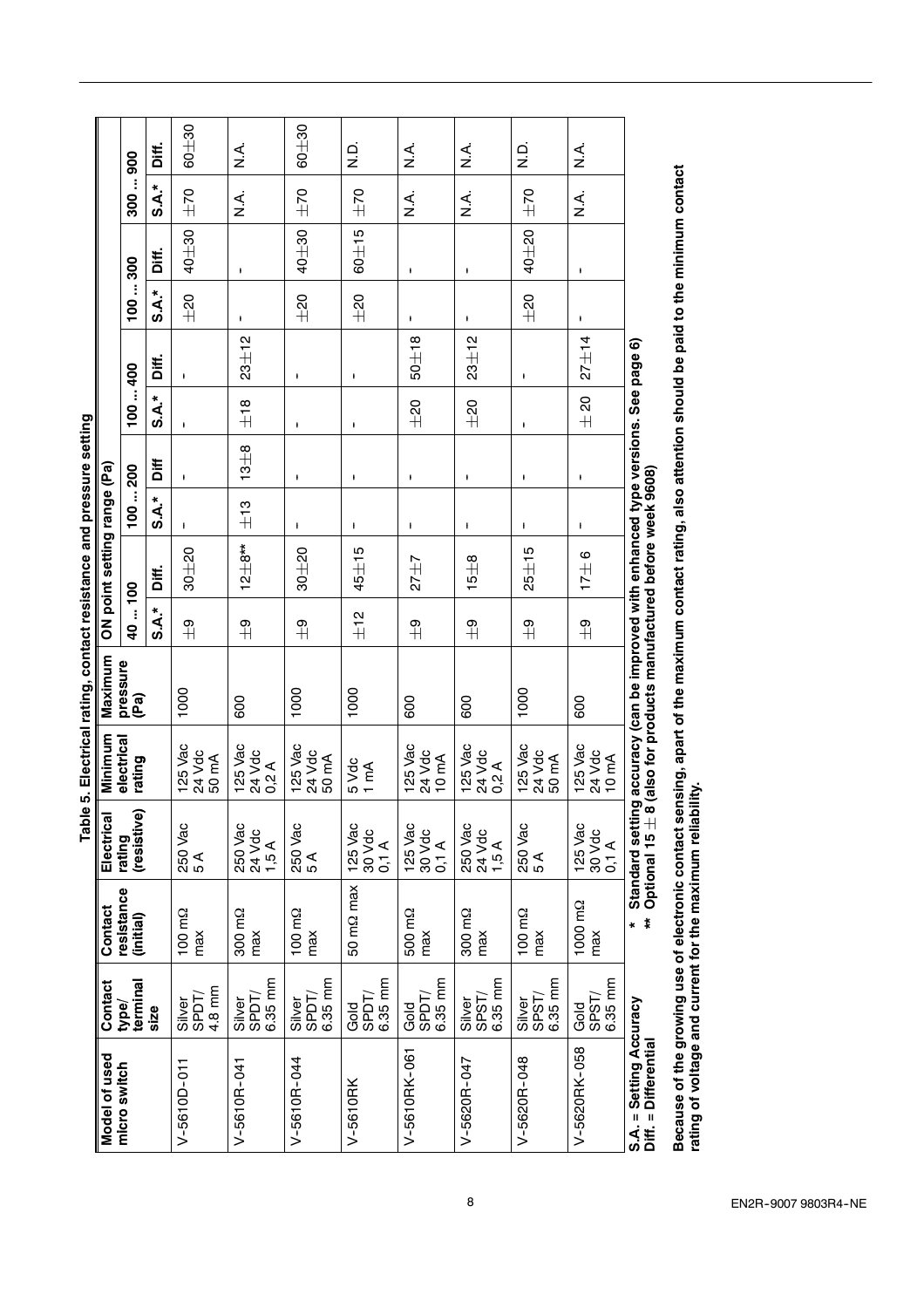### **DIMENSIONAL DRAWING**





**Fig. 5. dimensional drawing**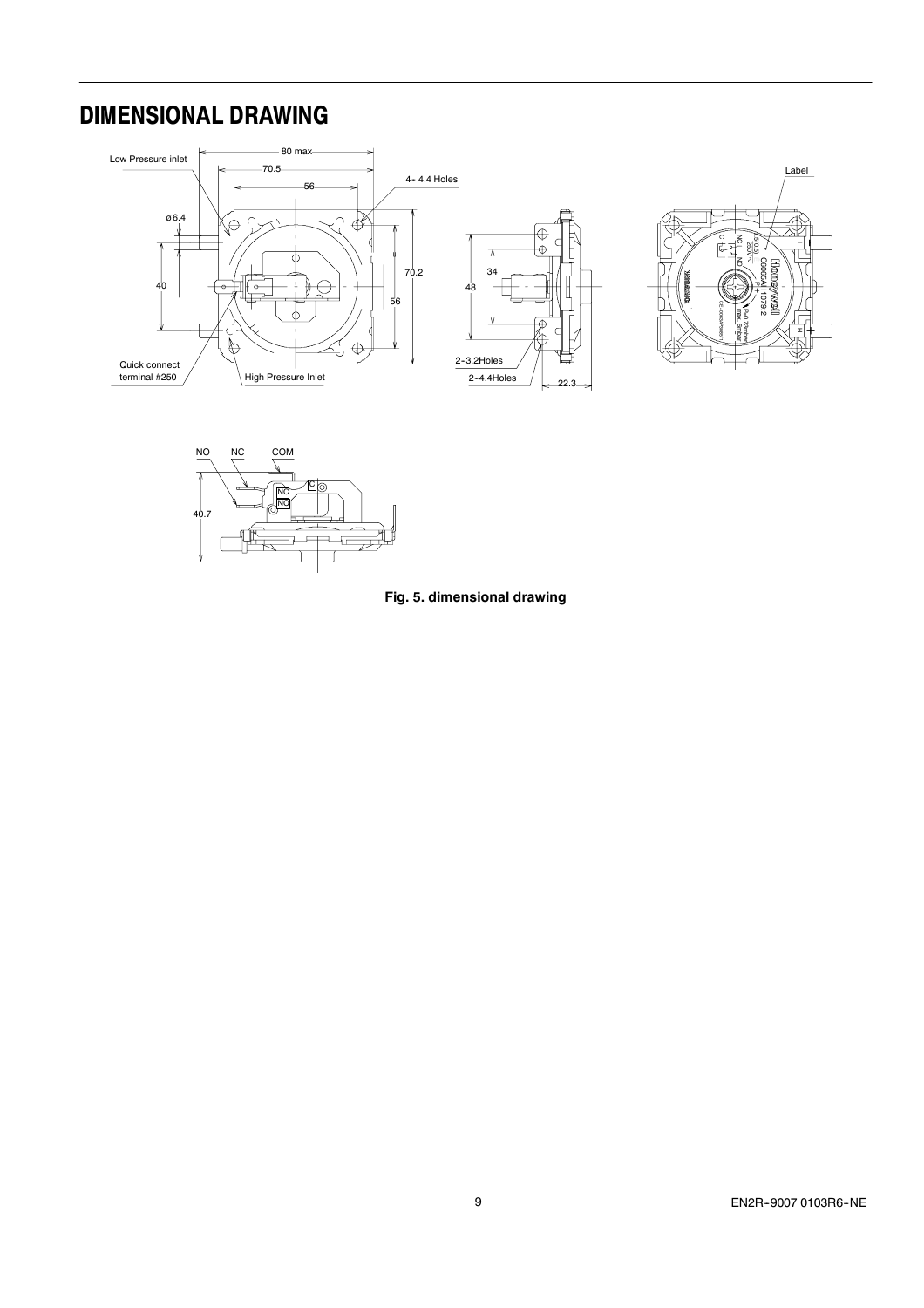### **INSTALLATION**

When installing this product:

- Ensure installation is performed by trained service technicians.
- Follow all appliance instructions carefully. Failure to follow them could damage the product or cause a hazardous condition.
- Check that this product has the required pressure and electrical rating for the application.
- On completing the installation, check that all components operate correctly.

# **WARNING**

Products of combustion generally contain a large quantity of vapour and generate condensation within the device as it cools.

Condensate in the tubing or within the body of the C6065 can cause pressure control point offset. Condensate can also damage metal parts of the device, making replacement necessary.

When used as primary safety control, the C6065 must be part of a safe start circuit.

#### **Location**

To prevent condensate damage, the following procedure should be observed when mounting the C6065:

 Mount C6065 with the pressure connections at the bottom so that condensate does not penetrate into the device.

- Provide condensate drainage by gradually sloping tubing towards the exhaust pressure inlet (fig. 7.)
- If suitable drainage is not possible then a drip leg should be installed

Since combustion products are normally at a high temperature, special consideration to piping length and mounting location should be given so that the pressure port surroundings are not subjected to ambient temperature in excess of  $90^\circ$ C.

Select a location that does not subject the C6065 to severe vibration and that allows convenient connection of electrical wiring and pressure tubing.



### **Fig. 6. C6065 general arrangement**



**Fig. 7. Condensate drainage**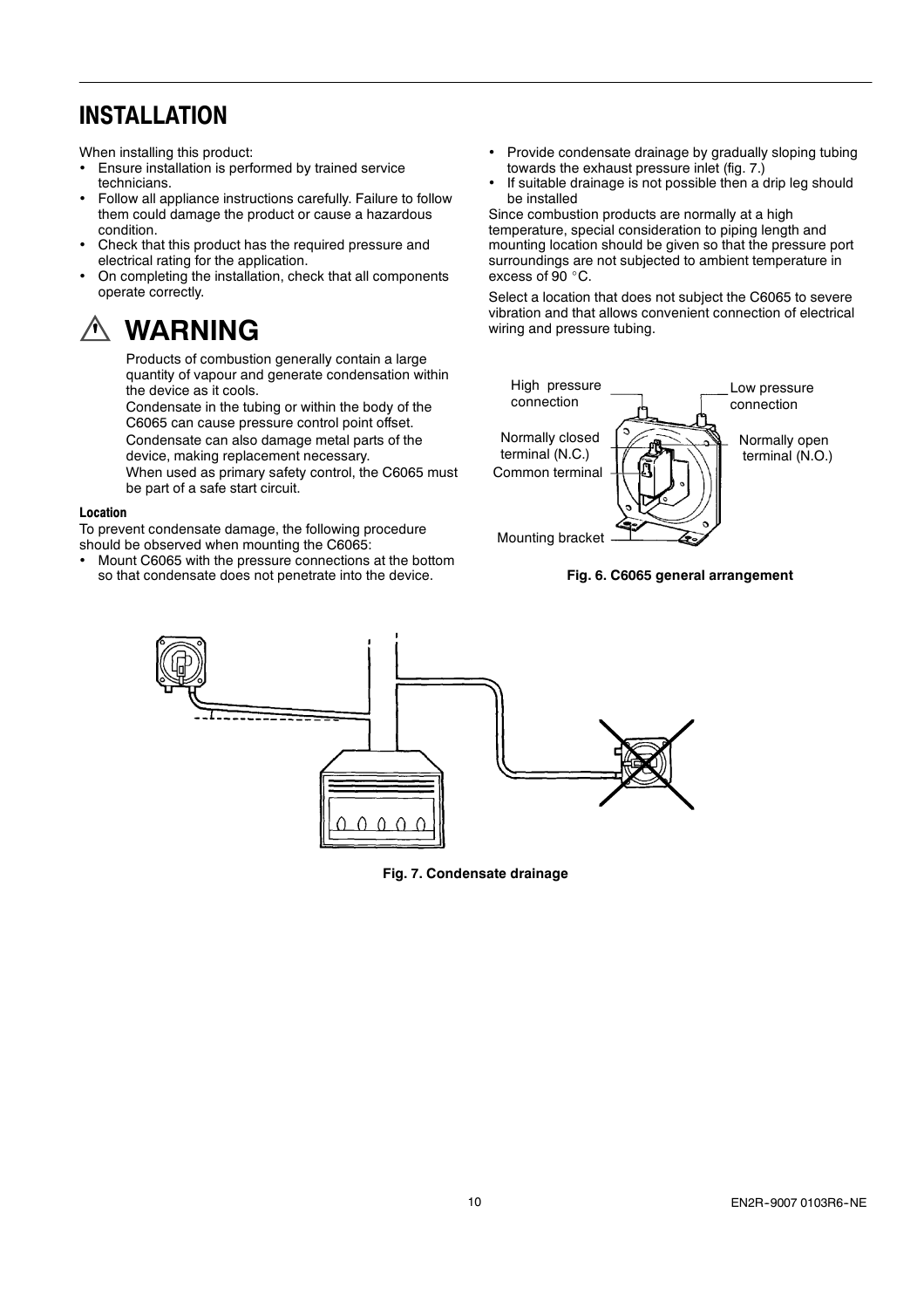### **MOUNTING**



### **WARNING**

Never use the four body holes of the pressure switch for mounting purposes (see fig. 10.)

The C6065 should be fixed in place using two M4 self tapping screws.

There are two mounting options (see fig. 8. and 9. ):

Fig. 8.: front mounting

Fig. 9.: rear mounting

Mounting dimensions are also shown in fig. 8. and 9.

#### **Piping**

The outer diameter of the sensing pipe connection are 6.4 mm (see dimensional drawing page 9 )

For connection tube 5 mm inner diameter plastic or rubber tube is recommended.

When selecting a tube, make sure that it has sufficient pull strength (independent of ambient temperature change).

Use gradual turns in the piping route avoiding sharp bends to ensure sensing of the correct pressure.

When sharp bends are unavoidable, a special durable tube with integrated reinforcement should be used.



**Fig. 8. Front mounting methods and dimensions**



**Fig. 9. Rear mounting methods and dimensions**

Do not use for mounting purposes (4)



**Fig. 10. C6065 general arangement**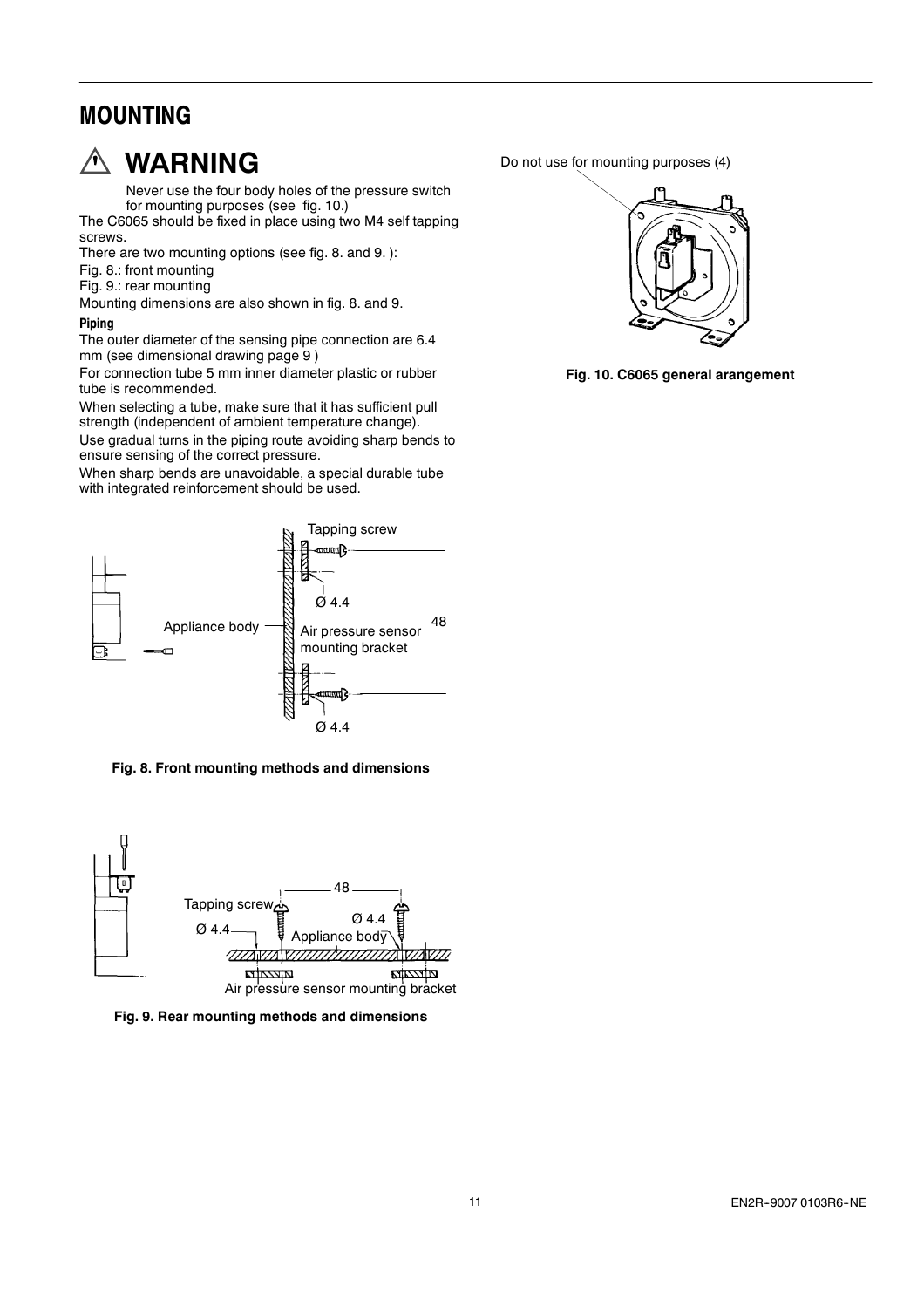### **WIRING**



# **WARNING**

Disconnect power supply before making any wiring connections.

All wiring must be in accordance with local regulations. When making connections to the switch terminals , do not force the switch upwards or downwards to bend the terminals (figure 11.).

This may affect the pressure operating point. Avoid locations where the terminals can be exposed to splashes of water.

The switch terminals are 6.35 mm Amp Nr 250 quick connector.

#### **Safe start check circuit**

When the C6065 is used as a primary safety control (fan interlock), it must be part of a safe start check circuit. A safe start check circuit will not allow the burner to operate unless the pressure switch contacts are in the correct position before the burner cycle begins. This ensures that the pressure switch and the control circuit are operating properly.



# **CAUTION**

To guard against the possibility of electrical shock, the metal case must be either be connected to a protective earth or mounted inside the appliance, where it can only be accessed with the use of a tool.



**Fig. 12. Forcing terminals may affect operating point**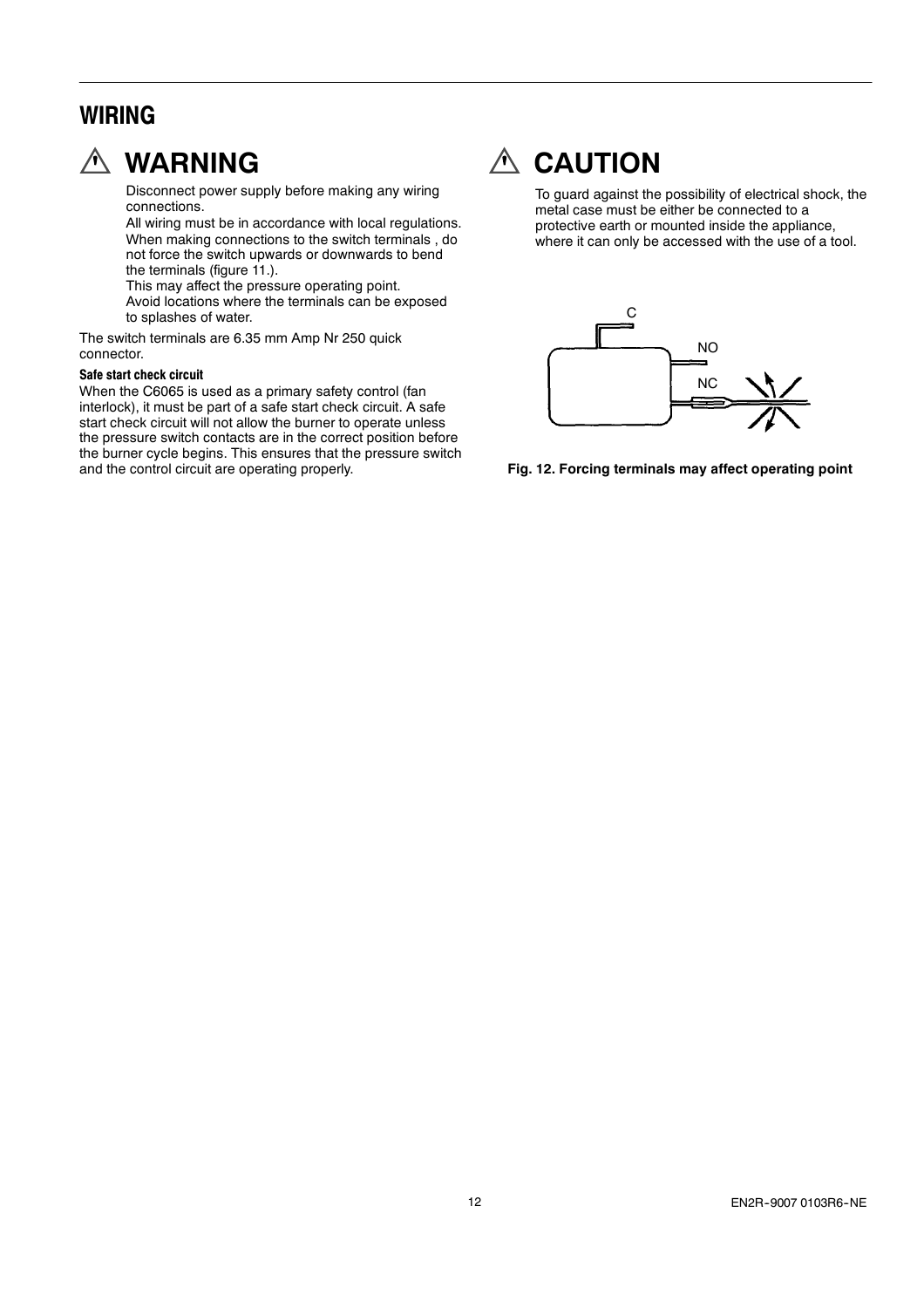### **QUALITY ASSURANCE**

Products are manufactured under an ISO 9001 based and certified quality system.

The quality system is described in the Yamatake-Honeywell Control Products Division Quality Assurance Program and it is related operational procedures and instructions.

The quality organisation is responsible for defining, improving and verification of the quality systems in the field of design, production process and field quality service.

Assembly process are guided by work instructions. At the end of assembly phase, all differential pressure switches are leakage and performance tested/adjusted.

Shipping inspection is performed by employees of production department who are responsible for quality, using their own equipments.

All inspections (incoming and assembly) are performed by trained personel and according inspection procedures.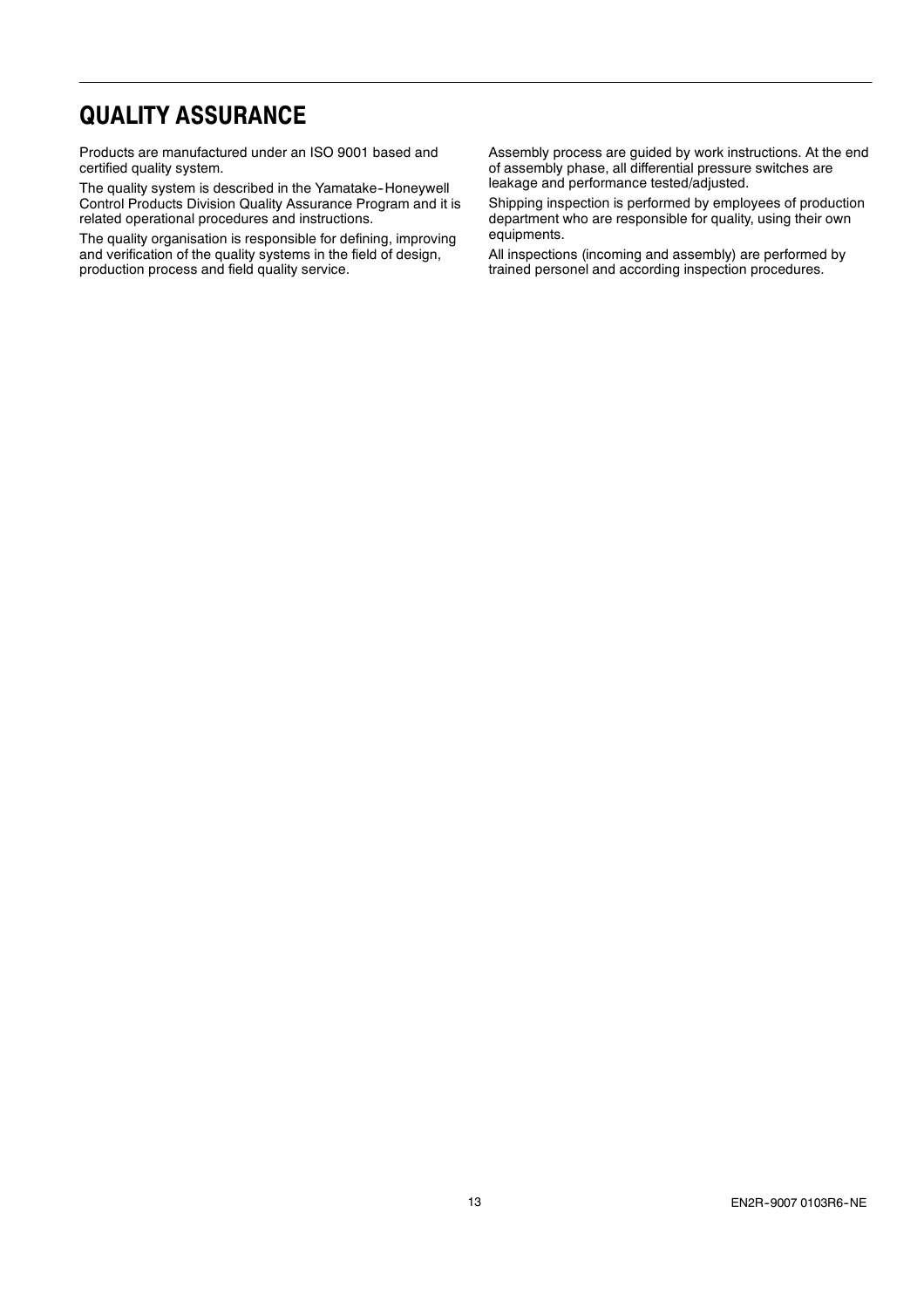### **STANDARDS AND APPROVALS**

#### **Standards:**

The C4065/C6065A series have been designed according to the German standard DIN 3398 part 2, and to the european draft standard prEN 1854.

#### **Approvals:**

The C6065A pressure switch has german approval DIN--DVGW 88.06.b050 valid until 1998). The C4065A, AH, F, FH/C6065A, AH, F, FH pressure switches have been approved (CE) based on the essential requirements of the Gas Appliance Directive and

CEN/TC 58/WG 7 document prEN 1854.

(PIN: CE--0063AP3085/1).

In addition the pressure switches meet the relevant electrical requirements and have been tested at KEMA and/or VDE.

The C4065/C6065 pressure switch series conform the following EC-directives:

Gas Appliance Directive (90/396/EEC)

Low Voltage Directive (73/23EEC)

Electro Magnetic Compatibility Directive (89/336/EEC) Reference to manufacturer's declaration of conformity can be found in the CCC approvals list.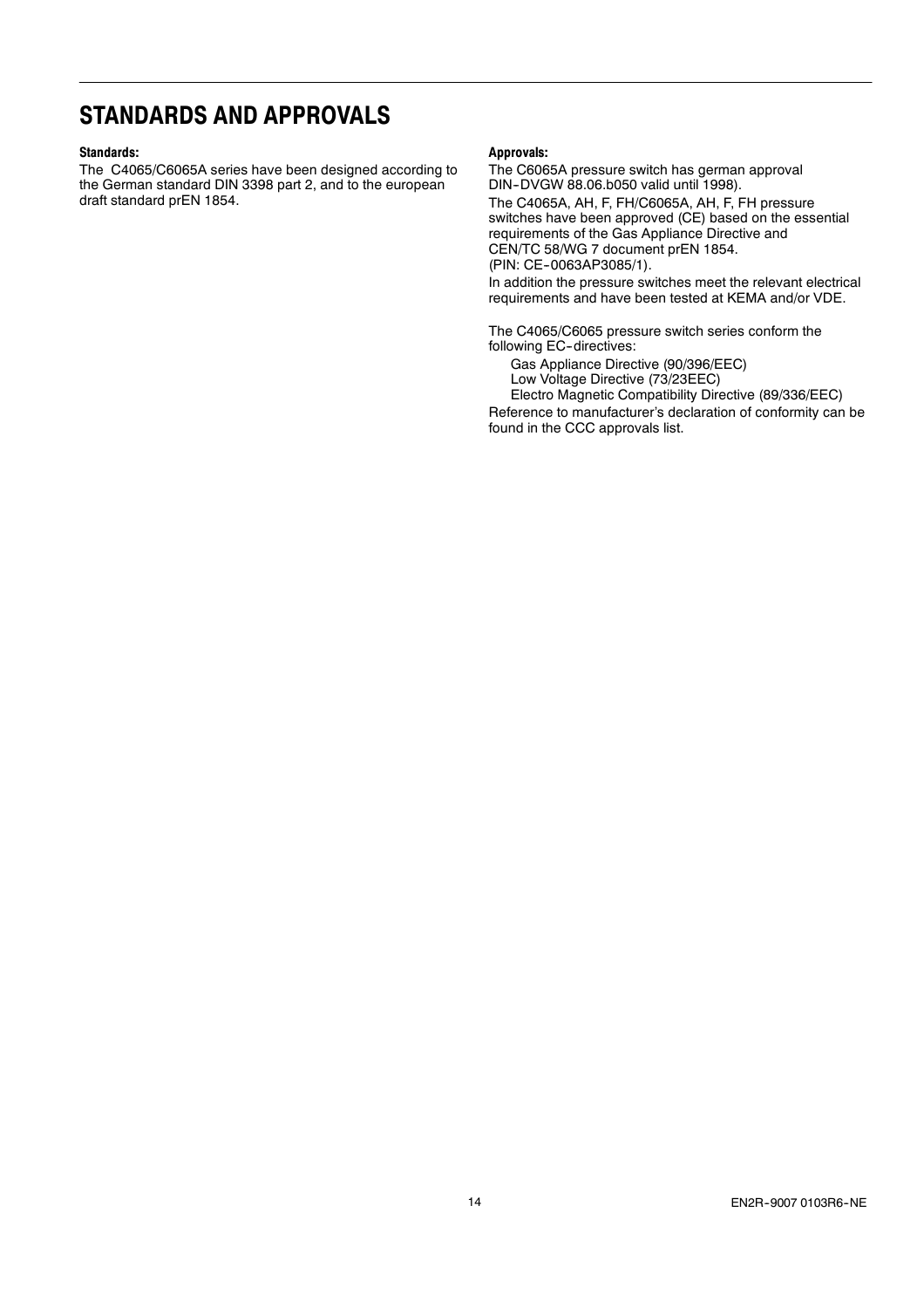### **ORDERING INFORMATION**

### **When ordering specify:**

- Model number of differential pressure switch required: see fig. 13.
- Order number of accessories required.
- Assembled shape.
- Mounting position.<br>• CO point OFF poi
- CO point, OFF point, ON point, maximum ON point.
- Micro-switch type or electrical rating.



**\*** A/AH produced before week 8, 1996 have ambient temperature -10 ... 70  $^{\circ}$ C (Date code 9608 printed on product)